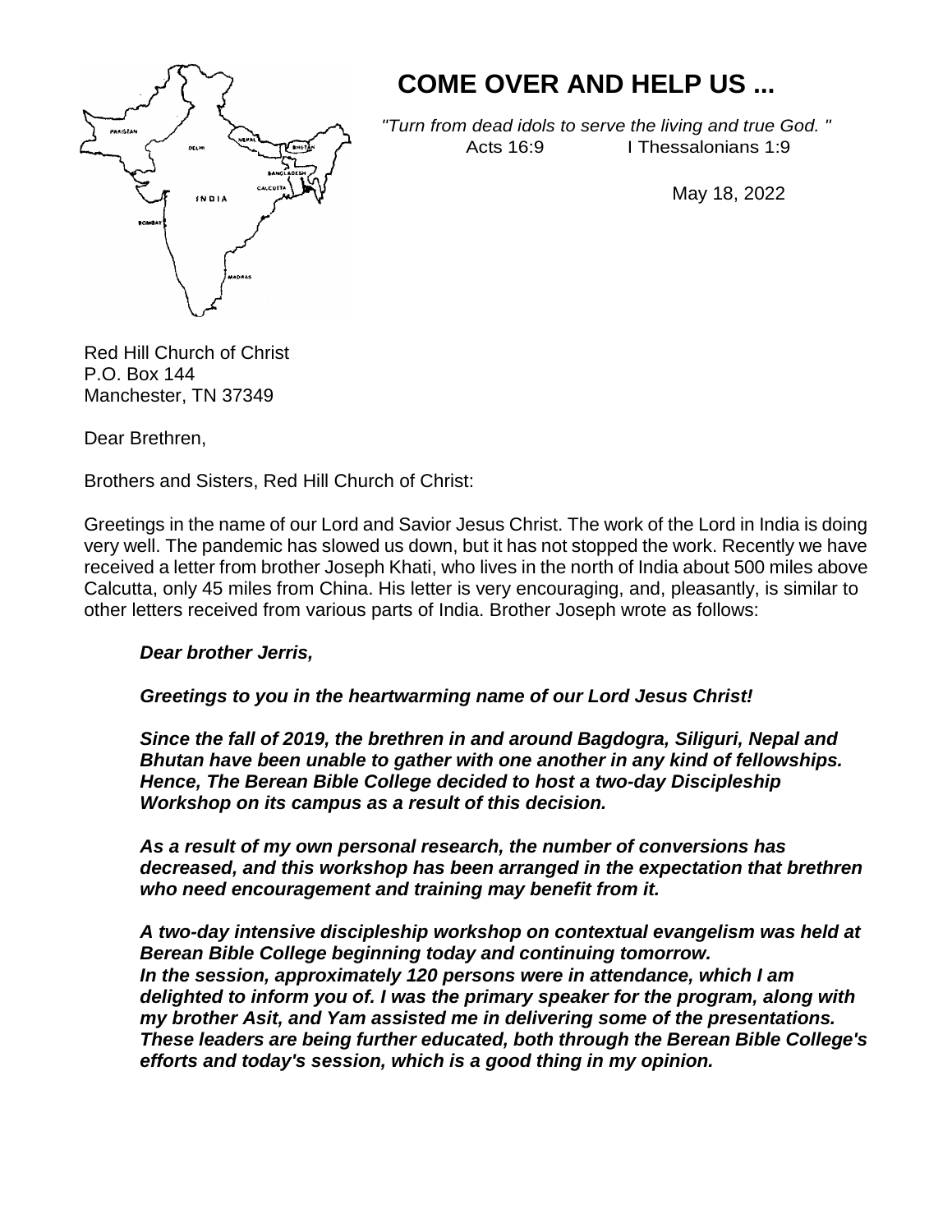*We have another day of workshop scheduled for tomorrow. I will be responsible for the most of the session, and if I run out of energy, I will share my tools and manuscripts with my colleagues Asit and Yam, who will assist me in the program.* 

#### *In His Service, Joseph*

I have shared this email from Joseph Khati because of the volumes it speaks about our training of the India preachers, especially our key men; and sisters also who are charged by the Apostle Paul to teach other ladies the Word. Even though we have not been to India in person for over two years the Indian brethren are carrying on as we would have hoped. We have our roles which come down to financial support, but there is also a ministry of correspondence. For example, it is my habit to share with our India brethren sermons and lessons from time to time which I think will be encouraging as well as being complimentary to the brethren for the work they are continuing to do. I am so pleased that the

church is showing signs of maturity. Of course, that is an everyday hope and they must simply keep working at the process ... just like we have to do.

In a second letter brother Khati tells of his recent campaigns to reach the lost, and he notes how the training of the Berean Bible College student preachers is progressing in homiletics (preacher's speech and ministry):

### *Dear brother Jerris & Sister Juanita*

*Greetings to you in the most promising name of our Lord and Savior Jesus Christ! I pray that this email finds you both in sound health. I am praying for you both every day.*

*I understand you're very busy and don't have much time to respond to all the emails you receive every day. Nonetheless, I hope this reaches you in good health and at the appropriate time.*

*I am extremely grateful to God because in the month of April alone, we baptized 30 people into Christ, with seven individuals from the denominational congregations and three denominational pastors among them.*

*The skills of the Berean Bible College students has been a wonderful benefit in reaching out to the lost, and the faculty has been a blessing in training the saved by doing follow-up on each of them.'*

*I'm planning on holding five gospel gatherings at the same time, with preachers receiving gospel sharing training. Leaders have been on fire for Jesus since we began educating them in Homiletics and Discipleship. They say they love preaching and know what they want to say, but they didn't know how to express it. Now they have tools to assist them figure out what to say, how to say it, and when to say it. I'm asking for your prayers. In this section of the country, the churches of*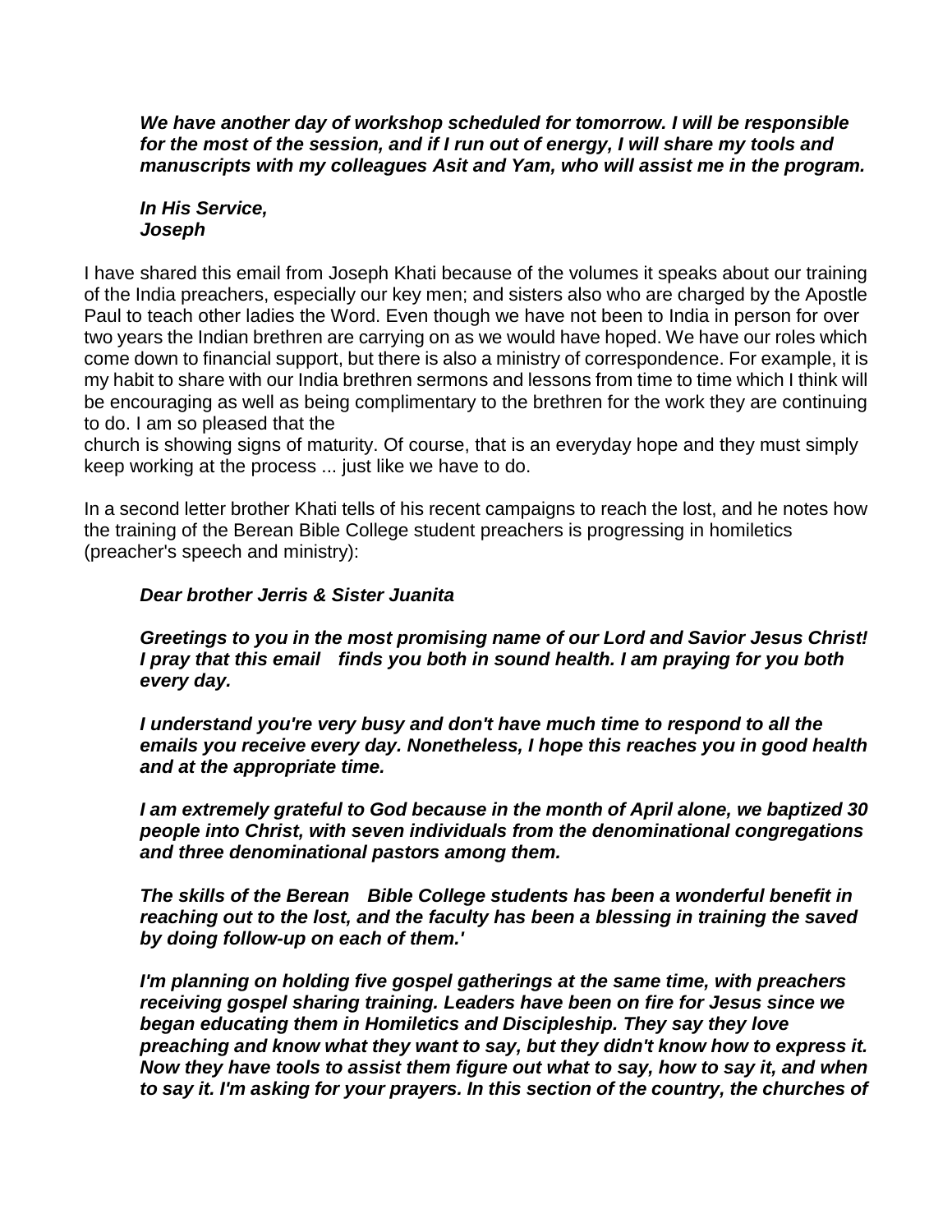*Christ are growing very rapidly. God be praised. Every month, a substantial number of people are being baptized. Please keep us and the Berean Bible College in your prayers.*

*By the fall of 2022, we will have completed our BTh and DTh degrees. Following the graduation, we will send our second-year students home for the next 3 months. I'd want to ask you to pray for it,*

#### *IN His Service, Joseph Khati*

Brother Khati works primarily in the northeast of India. His ministry ranges from the eastern part of Nepal, border areas of Bangladesh, Bhutan, and West Bengal, Sikkim, Assam, and Meghalayam. In addition to evangelistic campaigns in these places, he is the Director of the Berean Bible College. We are grateful for his example to all the students and the many brethren who have benefitted from his considerable abilities. We are especially in debt to those who enable his vast work, brothers Yam and Asti among others. (I know, and am aware, that you probably do not know these people or the places of work mentioned here, but; I have shared them in the hope that you will feel more personally involved in the India ministry which you have so faithfully supported, some for many years, and that you may be assured that we have real people, doing real work in often very difficult places.) Thank you for holding this work up in prayer and giving to its many ministries.

We are under considerable pressure to provide song books in the local languages. Most of our brethren do not have "decent" song books. That means, if they have printed hymns they are usually tattered, well-worn Xerox copies. We have spent over five years preparing a songbook that contains mostly India authored hymns. These have been vetted to be sure they are first of all sound, scriptural, Biblically based songs which teach, exhort, and offer praise and thanksgivings to God. The books have been printed in an excellent hardback cover, red in color with gold lettering, with proper table of contents and an index of all songs. We would be pleased to have such fine, well-printed books in our pews. The India congregations who have the books are excited beyond words to have such a beautiful book to aid them in their worship. There is also a Preface, which I have written, to help people see the necessity of true, spiritual, Biblical worship without any human instrument. This preface has been responsible for hundreds of denominational preachers and their members learning to worship more perfectly with thousands being baptized into Christ. We now have more than 200 denominational preachers literally begging us for just one or two copies of this song book. It is sad for us to say there are none to give them due to no funds to print a new edition. This is a priority. We need to print 15, 000 copies as soon as possible. Each song book now costs \$1.50 per copy. Please consider helping in this matter ... we now have on hand \$2,500.00 dollars leaving us the need to raise \$20,000.00 dollars more for this purpose. Please pray that this goal may be reached as soon as possible.

There's so much more going on in the India Mission Work. Thank you for being a vital co-worker with us in this historical mission which has seen millions taught the Word of God and be baptized into the Lord. All this is to His glory. Help us to raise up the Christ that he may draw all people to himself.